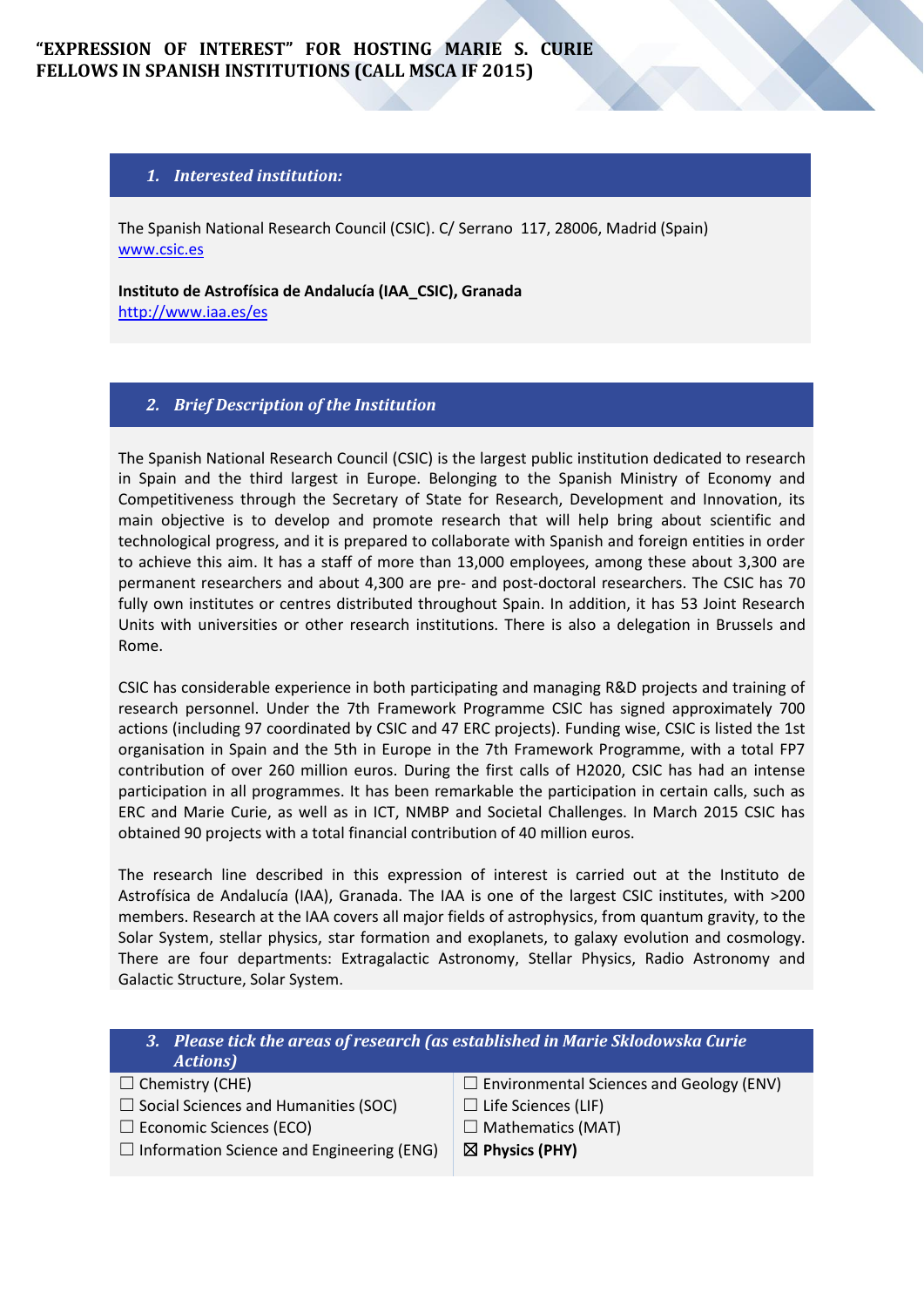## **"EXPRESSION OF INTEREST" FOR HOSTING MARIE S. CURIE FELLOWS IN SPANISH INSTITUTIONS (CALL MSCA IF 2015)**

## *4. Research / Project Description*

#### *Search for terrestrial planets around cool stars with new-technology astronomical instruments*

The closest stellar neighbour to our Sun and Solar System is Proxima Centauri. If Humankind ever needs a new Earth, any planetary system orbiting Proxima would be the first we would turn our eyes to.

But Proxima Centauri is not s solar-type star, but an M-type dwarf. M stars are the most abundant type of stars in our Galaxy, amounting to ~75% of all type of stars, and are the nearest in distance to our Sun (like Proxima Centauri, an M6Ve-type star that our group is already monitoring in search for planets). Therefore, M stars, on their own right, deserve more attention, that will, in turn, result in a deeper understanding of this type of object and of any exoplanet they may host. Furthermore, in the past few years, we have moved from perceiving the M stars as isolated systems, especially these in-average old stars, to knowing that, according to observations, all of them may have a planetary system. This, what we could define as a change of paradigm, has taken stellar astrophysicist from having to study the stars alone to having to understand the whole stellar system formed by the star and their planets, or their proto-planets or disks if in an earlier evolutionary stage.

To understand the whole system we now need to know with sufficient precision the parameters and internal structure of the stars and understand the physical processes behind their variability, the formation and dynamics of planets around them and any possible interaction between planets and their host star. And, if possible, the evolution of the whole system should also be studied.

The main objective of the project we are carrying out in our group is searching for telluric exoplanets around M-dwarf stars in the solar neighbourhood. This will be achieved by exploiting the cutting-edge astronomical instruments CARMENES and PANIC. This research is supported by a project funded by the Spanish ministry which unifies the expertise of several research groups, both in Germany and in Spain, to tackle the challenge of deepening our knowledge about cool, red lowmass M stars and the pale blue tiny dots corresponding to any habitable planet they may host. This will be achieved by better understanding variability in this type of stars to discern the signals due to physical processes of stellar origin (Iike activity or pulsations) from those due to a planet orbiting the star. For that, the teams have designed, built and intent to exploit the two nextgeneration instruments for the CAHA observatory, CARMENES and PANIC, which are at the forefront of technological research.

CARMENES will be the first high-resolution (R=82,OOO) cross-dispersed spectrograph providing a large NIR wavelength coverage to be installed in a telescope. Having been built specifically to reach the precision, in the near infrared wavelength range, of 1 *m/s* in the radial velocity measurements of cool M dwarfs, our coordinated team will have a privileged position to search and discover rocky planets around those objects, including those in their habitability zone, where liquid water is expected. Furthermore, it will be the only instrument in the world providing simultaneous visibleand NIR-region coverage at such a high resolution.

The impact of its scientific results will most likely extend beyond the scientific community because finding rocky planets in the habitable zone of nearby stars is a topic of high scientific and philosophical interest for both scientists and common society.